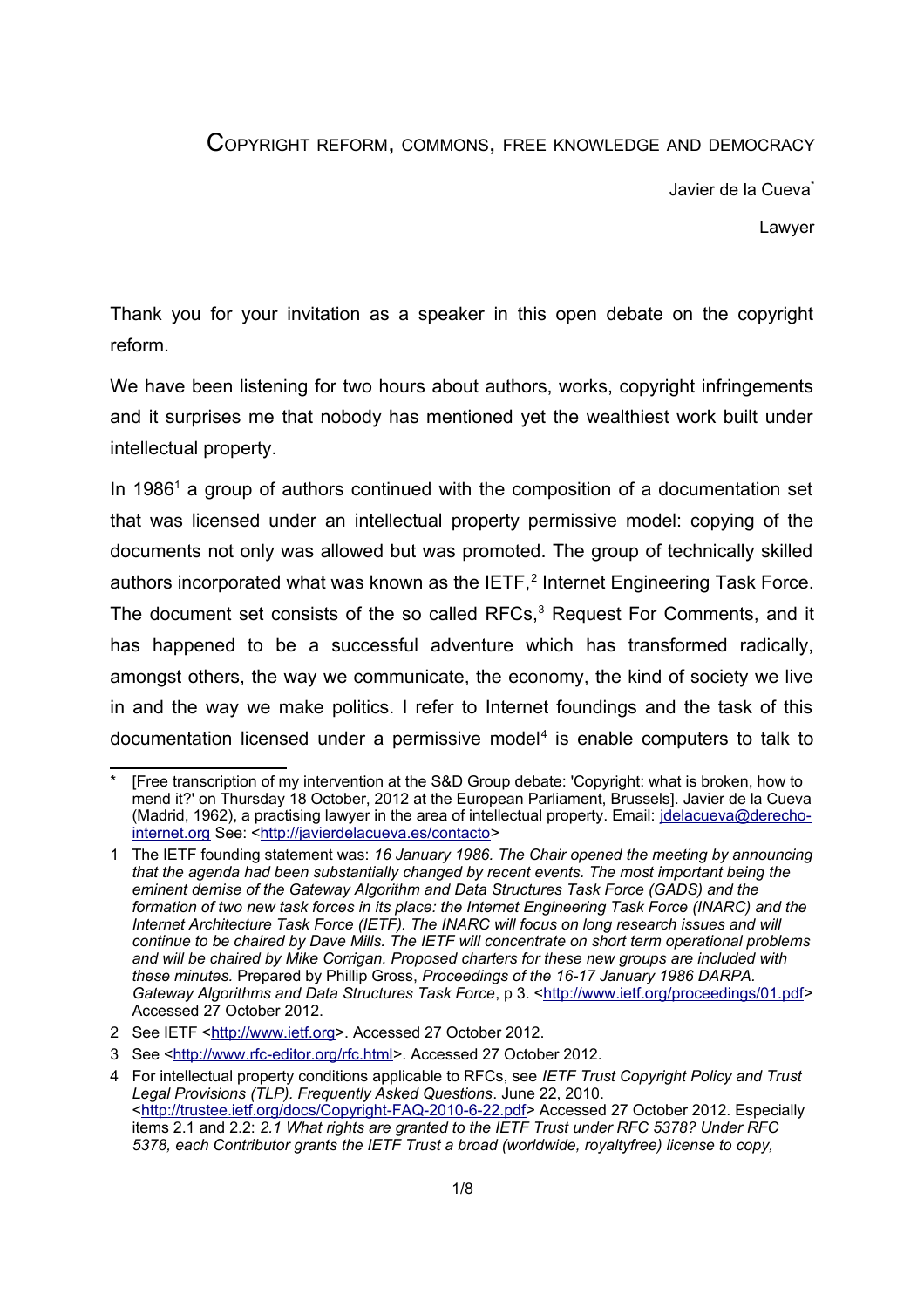each other.

Even though Internet is the most important and the wealthiest intellectual property work built in the last times, it seems to be invisible. Although free works (free as in freedom, not as in *gratuit*) are the core of our society, the study of the effects they suffer when legal regulations are modified is not in the public discourse. But before arriving to the point of intellectual property, please let me speak about the context where the copyright reform will operate so we can analyse properly its implications.

## **The four domains of the commons**

Elinor Ostrom<sup>[5](#page-1-0)</sup> was awarded in 2009 with the Economic Sciences Nobel Prize for *her* analysis of economic governance, especially the commons<sup>[6](#page-1-1)</sup> and her writings can illuminate us when researching on this field. Ostrom and Hess (2001) were the first to propose the treatment of information as a *common pool resource*. The *commons* are resources collectively owned by communities. As such a commons, information suffered the same perils as the rest of goods in this category:

*The records of scholarly communication, the foundations of an informed, democratic society, are at risk. Recent legal literature heightens our awareness of "the enclosure of the intellectual public domain" through new patent and copyright laws. There are a number of issues concerning the conflicts and contradictions between new laws and new technologies. Information that used to be "free" is now increasingly being privatized, monitored, encrypted, and restricted.*[7](#page-1-2)

*publish, display, translate and distribute his or her IETF Contributions. In addition, unless certain legends are included in a Contribution (see Question 2.7), the IETF Trust also obtains the right to modify and create derivative works of these Contributions and to grant sublicenses of those rights to others. The license to the IETF Trust is non-exclusive. This means that the author can grant a similar license to any other organization or entity without violating the license granted to the IETF Trust, so long as the license to the IETF Trust is not thereby constrained. 2.2 Can I ever revoke a license that has been granted to the IETF Trust? No. The licenses that Contributors grant to the IETF Trust are intended to be perpetual and irrevocable.*

<span id="page-1-0"></span><sup>5</sup> Elinor Ostrom curriculum vitae: [<http://www.indiana.edu/~workshop/people/lostromcv.htm>](http://www.indiana.edu/~workshop/people/lostromcv.htm) Accessed 23 October 2012.

<span id="page-1-1"></span><sup>6</sup> See [<http://www.nobelprize.org/nobel\\_prizes/economics/laureates/2009/ostrom.html>](http://www.nobelprize.org/nobel_prizes/economics/laureates/2009/ostrom.html). Accessed 27 October 2012.

<span id="page-1-2"></span><sup>7</sup> Hess, C, Ostrom, E. (2001) *Artifacts, Facilities, and Content: Information as a Common-Pool Resource*. Presented at the Conference on the Public Domain, Duke University Law School, Durham, NC, Nov. 9-11, p 45. [<http://law.duke.edu/pd/papers/ostromhes.pdf>](http://law.duke.edu/pd/papers/ostromhes.pdf) Accessed 27 October 2012.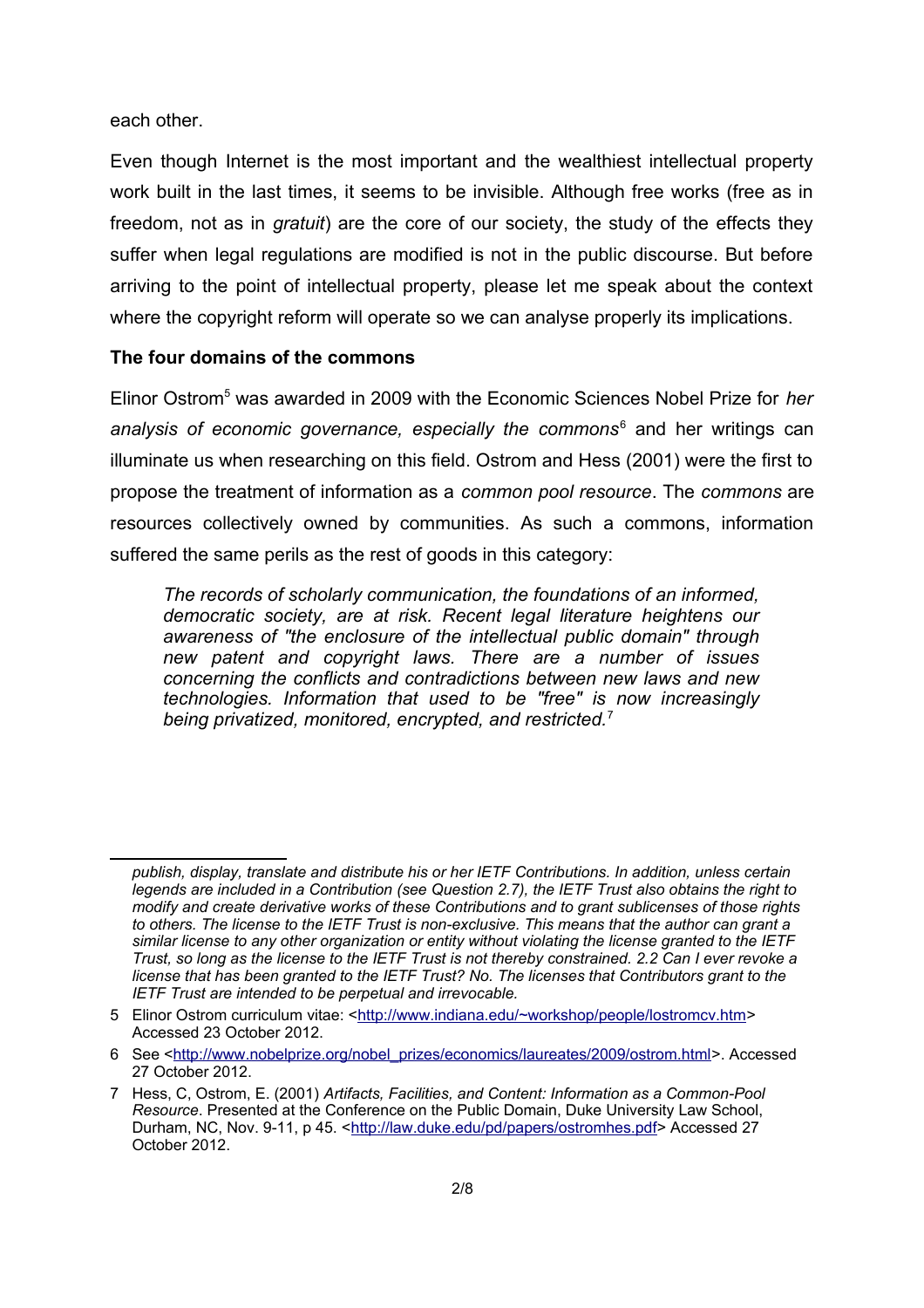Antonio Lafuente<sup>[8](#page-2-0)</sup> taught us in a most clarifying paper<sup>[9](#page-2-1)</sup> that the commons develop their existence in four domains. These domains are body, nature, city and digital. Examples of commons in each domain can be: the DNA in the body domain, clean air, fisheries, woods, sea in the nature domain; the cities sewer systems and activities born within urban life like dancing waltz, playing football or painting graffiti would exemplify the city domain, whilst the best example of the digital domain is free (as in freedom) software. Amongst many others, perils to these commons are the cases of patents on biological organisms, the possibility of reaching agreements on greenhouse gas emissions under Kyoto Protocol, enclosures to public spaces where to practice sports or the appropriation of traditional knowledge.

Lafuente's categories serve us as a great conceptual tool to approach the commons we are most interested when dealing with intellectual property: the commons in the digital domain. To specify further, Harvard Professor Yochai Benkler<sup>[10](#page-2-2)</sup> distinguishes three layers in the digital domain:<sup>[11](#page-2-3)</sup> The infrastructure, the logical and the content one. Infrastructure layer components are designed to match requirements of the RFCs open standards, the logical layer is composed by software that handles domain system,<sup>[12](#page-2-4)</sup> web<sup>[13](#page-2-5)</sup> and email<sup>[14](#page-2-6)</sup> servers, web browsers,<sup>[15](#page-2-7)</sup> email clients<sup>[16](#page-2-8)</sup> or operating systems like GNU<sup>[17](#page-2-9)</sup>/ Linux.<sup>[18](#page-2-10)</sup> On the content layer we find works like

<span id="page-2-0"></span><sup>8</sup> Antonio Lafuente, researcher at the Centro de Ciencias Humanas y Sociales (CCHS) of the Spanish National Research Council (CSIC). His works are available on line at [<http://digital.csic.es/browse?type=author&value=Lafuente%2C+Antonio>](http://digital.csic.es/browse?type=author&value=Lafuente%2C+Antonio). Accessed 27 October 2012.

<span id="page-2-1"></span><sup>9</sup> Lafuente, A. (2007). Los cuatro entornos del procomún. Archipiélago. *Cuadernos de Crítica de la Cultura*, November 2007, number 77-78, pp. 15–22. [<http://digital.csic.es/bitstream/10261/2746/1/cuatro\\_entornos\\_procomun.pdf>](http://digital.csic.es/bitstream/10261/2746/1/cuatro_entornos_procomun.pdf) Accessed 23 October 2012.

<span id="page-2-2"></span><sup>10</sup> Yochai Benkler curriculum vitae: [<http://www.benkler.org/CV.html>](http://www.benkler.org/CV.html). Accessed 27 October 2012.

<span id="page-2-3"></span><sup>11</sup> Benkler, Y. (2006). The Wealth of Networks. How Social Production Transforms Markets and Freedom. New Haven and London: Yale University Press, p. 469. [<http://www.benkler.org/Benkler\\_Wealth\\_Of\\_Networks.pdf>](http://www.benkler.org/Benkler_Wealth_Of_Networks.pdf). Accessed 23 October 2012.

<span id="page-2-4"></span><sup>12</sup> From [<http://www.isc.org/software/bind>](http://www.isc.org/software/bind): *BIND is by far the most widely used DNS software on the Internet. It provides a robust and stable platform on top of which organizations can build distributed computing systems with the knowledge that those systems are fully compliant with published DNS standards*. Accessed 27 October 2012.

<span id="page-2-5"></span><sup>13</sup> See [<http://apache.org>](http://apache.org/), [<http://nginx.org>](http://nginx.org/). Accessed 27 October 2012.

<span id="page-2-6"></span><sup>14</sup> See [<http://www.courier-mta.org/>](http://www.courier-mta.org/), [<http://www.cyrusimap.org/>](http://www.cyrusimap.org/), [<http://www.exim.org/>](http://www.exim.org/). Accessed 27 October 2012.

<span id="page-2-7"></span><sup>15</sup> See [<http://www.mozilla.org/en-US/firefox/new/>](http://www.mozilla.org/en-US/firefox/new/). Accessed 27 October 2012.

<span id="page-2-8"></span><sup>16</sup> See [<http://www.mozilla.org/en-US/thunderbird/>](http://www.mozilla.org/en-US/thunderbird/). Accessed 27 October 2012.

<span id="page-2-9"></span><sup>17</sup> See [<http://gnu.org>](http://gnu.org/). Accessed 27 October 2012.

<span id="page-2-10"></span><sup>18</sup> See [<http://kernel.org>](http://kernel.org/). Accessed 27 October 2012.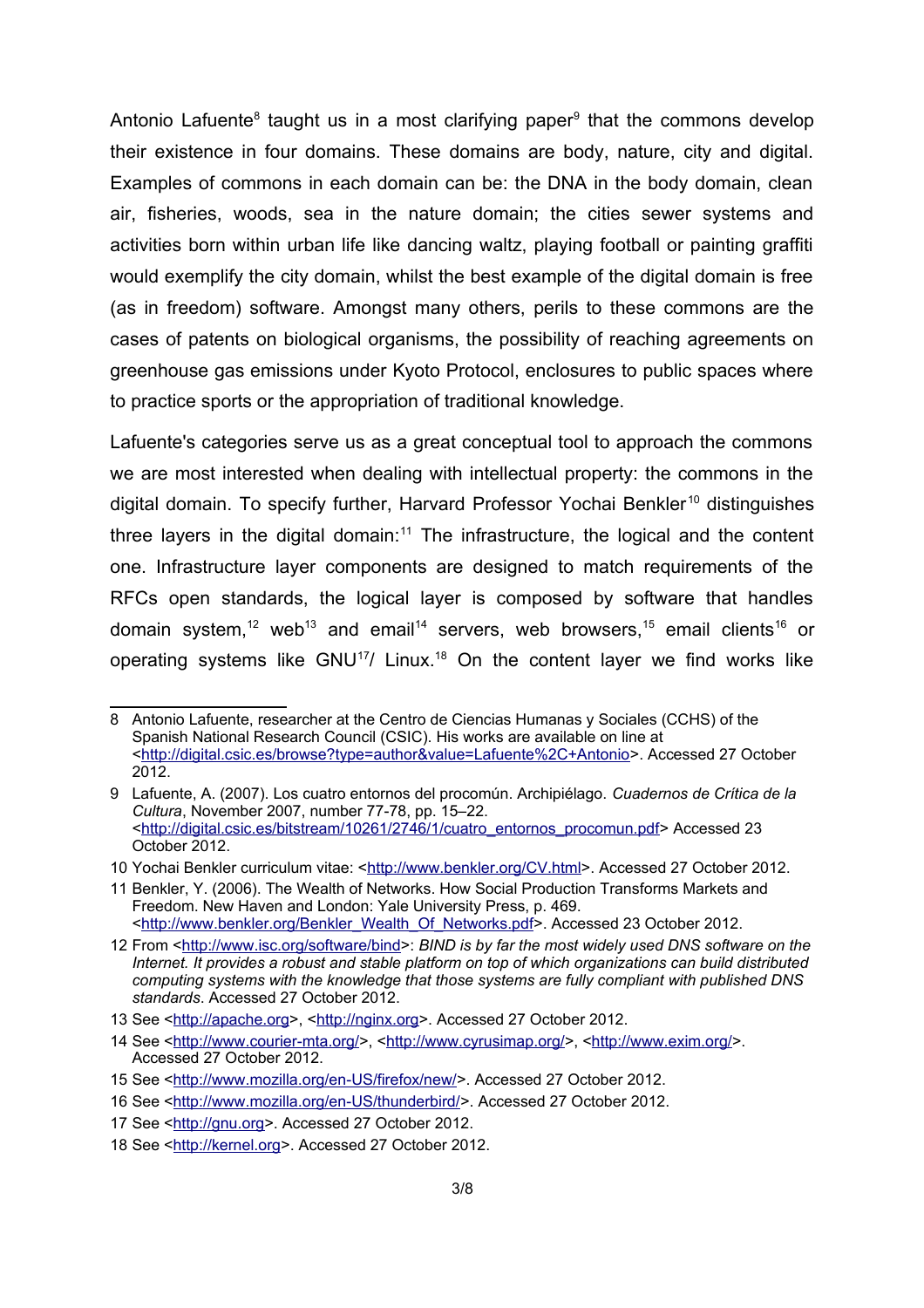Wikipedia,<sup>[19](#page-3-0)</sup> OpenStreetMaps,<sup>[20](#page-3-1)</sup> the semantic web<sup>[21](#page-3-2)</sup> or Tim Berners-Lee work opening governments.[22](#page-3-3) I should add that this morning I checked the web server of this parliamentary group and it is a free software Apache-Coyote server.<sup>[23](#page-3-4)</sup> This means this parliamentary group is profiting from the digital commons for free.

## **New agents to build and protect the commons**

This is our will: to build a strong digital *commons* that can be copied, transformed and disseminated *ad infinitum* for everybody to profit. As it should be clear by now, restrictions to copy are not applicable to these intellectual property works. As in a natural language, protection of this intellectual property is reached by sharing the code.<sup>[24](#page-3-5)</sup> Proprietary wealth is obtained by the players working over the common and untouchable baseline. People on the legal field have been using this model since more than two thousand years ago: we freely copy the law and the judicial resolutions and it is an obvious fact that numerous professionals live from this free knowledge, including the members of the European Parliament.<sup>[25](#page-3-6)</sup>

To create the digital commons and to protect them from political power aggression, two new agents have appeared: collectives and hackers. The importance of taking them into account in the process of copyright reform is obvious. Collectives are a main agent producing goods. Peer production<sup>[26](#page-3-7)</sup> as an emergent phenomenon is comparable to the association of merchants in XII century<sup>[27](#page-3-8)</sup> which derived into the birth of corporations, of so much importance nowadays. For good or for bad, collectives have been able to end the reign of Encyclopedia Britannica and substitute

<span id="page-3-0"></span><sup>19</sup> See [<http://wikipedia.org>](http://wikipedia.org/). Accessed 27 October 2012.

<span id="page-3-1"></span><sup>20</sup> See [<http://openstreetmaps.org>](http://openstreetmaps.org/). Accessed 27 October 2012.

<span id="page-3-2"></span><sup>21</sup> See [<http://www.w3.org/2001/sw/>](http://www.w3.org/2001/sw/). Accessed 27 October 2012.

<span id="page-3-3"></span><sup>22</sup> Berners-Lee, T. (2009). *Putting Government Data Online*. [<http://www.w3.org/DesignIssues/GovData.html>](http://www.w3.org/DesignIssues/GovData.html). Accessed 27 October 2012.

<span id="page-3-4"></span><sup>23</sup> To check the parliamentary web server software, open a console in a GNU/Linux computer and insert the following command: *curl -S http://www.socialistsanddemocrats.eu/* Inside the answer you will find the key-value expression: *Server: Apache-Coyote/1.1*. This web server software is available for free (both as in freedom as *gratuit*) in [<http://tomcat.apache.org/tomcat-4.1](http://tomcat.apache.org/tomcat-4.1-doc/config/coyote.html) [doc/config/coyote.html>](http://tomcat.apache.org/tomcat-4.1-doc/config/coyote.html).

<span id="page-3-5"></span><sup>24</sup> As well known by Alliance Française, Ghoete Institut or British Council, extending the knowledge of a language is significant for the economy of the exporter country. A language is a commons.

<span id="page-3-6"></span><sup>25</sup> De la Cueva, J. (2006). "El Derecho es copyleft. O la libertad de copiar las leyes", in *Copyleft. Manual de Uso.* pp. 141-158. Madrid: Traficantes de Sueños.

<span id="page-3-7"></span><sup>26</sup> Benkler, Y. (2006). *Op. cit.*

<span id="page-3-8"></span><sup>27</sup> See Le Goff, J. (2010). *Mercaderes y banqueros de la Edad Media*. Madrid: Alianza Editorial. Original title: *Marchands et banquiers du Moyen Âge*.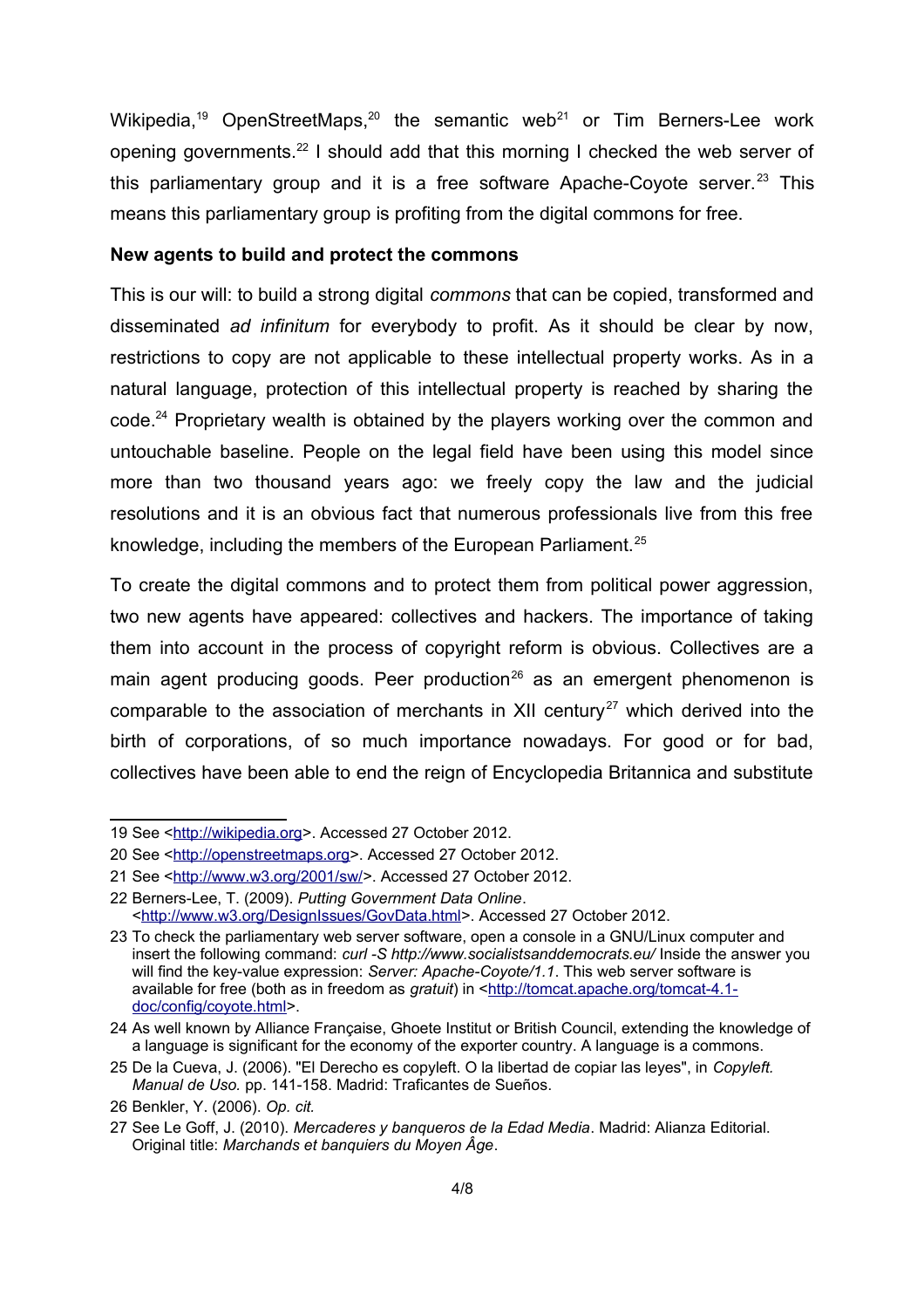it for Wikipedia. Linux Kernel<sup>[28](#page-4-0)</sup> proves that collective work has no limits in code quality. On the same side, hackers (not to be confused with the term cracker)<sup>[29](#page-4-1)</sup> are demonstrating the capability of becoming a *negative legislator*<sup>[30](#page-4-2)</sup> through coding, turning laws into a non enforceable political anachronism. Implementation of harder laws to "protect" restrictive intellectual property rights have no result in diminishing intellectual property infringements but do trigger the creation of software (another work under intellectual property) which is used to render ineffective the legal rules issued to enforce intellectual property. Hackers answer restrictive intellectual property laws with computer source code that circumvents legal code allowing users to discover new technological uses. The undesired side effect of restrictive laws is an expansive bit-copy system.

There is a tension between private and collective intellectual property that must be considered by the legislature when approaching a copyright reform. Especially this socialist and democratic group should not forget the potential of the invisible collective intellectual property. As Benkler argues, the *expansions of* [proprietary] *rights operate, as a practical matter, as a tax on nonproprietary models of production* in favor of the proprietary model.<sup>[31](#page-4-3)</sup> This is not only a theory but a reality in Spain, where the collecting agency *Sociedad General de Autores y Editores* shows in its balance sheet 229 million euros belonging to authors with pending identification, [32](#page-4-4) while the collecting agency *Centro Español de Derechos Reprográficos (CEDRO)* appropriated 1.7 million euros<sup>[33](#page-4-5)</sup> in 2011 asserting it was not capable of identifying the right holders. In these cases, it is certain that collecting agencies, who only represent proprietary models, "tax" and receive incomes as levies from non member works

<span id="page-4-0"></span><sup>28</sup> See Linus Torvalds master branch [<https://git.kernel.org/?](https://git.kernel.org/?p=linux/kernel/git/torvalds/linux.git;a=summary) [p=linux/kernel/git/torvalds/linux.git;a=summary>](https://git.kernel.org/?p=linux/kernel/git/torvalds/linux.git;a=summary). Accessed 27 October 2012.

<span id="page-4-1"></span><sup>29</sup> From [<http://www.plethora.net/~seebs/faqs/hacker.html>](http://www.plethora.net/~seebs/faqs/hacker.html): *Won't my hacker break into my computer and steal my trade secrets? No. Hackers aren't, contrary to media reporting, the people who break into computers. Those are crackers. Hackers are people who enjoy playing with computers. Your hacker may occasionally circumvent security measures, but this is not malicious; she just does it when the security is in her way, or because she's curious*. Accessed 27 October 2012.

<span id="page-4-2"></span><sup>30</sup> Traditionally, constitutional courts have been the only *negative legislators*. The expression was coined by the Austrian jurist Hans Kelsen.

<span id="page-4-3"></span><sup>31</sup> Benkler, Y. (2006). *Op. cit.* p. 461.

<span id="page-4-4"></span><sup>32</sup> See [<http://www.sgae.es/recursos/Memoria\\_2011/Informe\\_de\\_Auditoria\\_de\\_SGAE.pdf>](http://www.sgae.es/recursos/Memoria_2011/Informe_de_Auditoria_de_SGAE.pdf) p. 41. Accessed 27 October 2012.

<span id="page-4-5"></span><sup>33</sup> The exact amounts have been 1.724.059 euros in 2011, 2.054.566 euros in 2010 and 1.224.858 euros in 2009 as per CEDRO financial statements: [<http://www.cedro.org/docs/socios/memoria2011.pdf?sfvrsn=8>](http://www.cedro.org/docs/socios/memoria2011.pdf?sfvrsn=8) p. 79. Accessed 27 October 2012.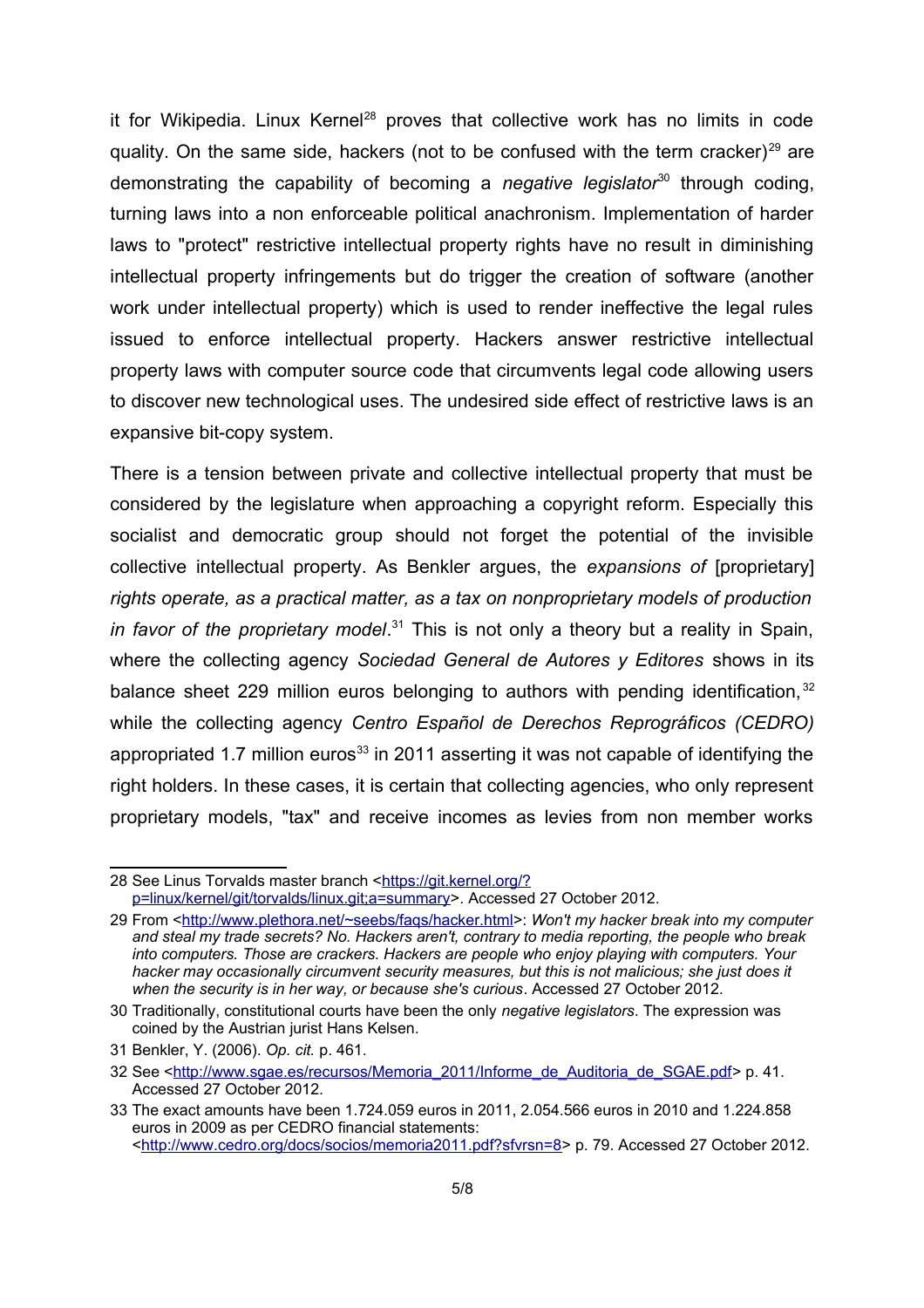resulting in final appropriation of amounts they are not entitled to receive.<sup>[34](#page-5-0)</sup> Regulating rights in a copyright reform affects not only to users but also to state costs, to common wealth generation and to financial transfers from public to private interests.

European lawmakers should carefully take this collective intellectual property into consideration as it is the seed for development.<sup>[35](#page-5-1)</sup> Invisibility of the commons has been the rule for this event but it is also the rule for economic indicators. We use bad metrics when analysing the wealth of the commons and although Gross Domestic Product (GDP) is unable to state the value of Internet protocols,  $36$  we can ascertain that a country with no Internet is underdeveloped as it would be if it could not freely use the alphabetical order algorithm or the multiplication table. Time must come when the legislator chooses properly between laws that promote collective wealth or precepts that defend proprietary rights criminalising extended uses of technology.[37](#page-5-3)

## **Democracy and knowledge**

Finally, we must concisely mention the relationship between copyright and democracy.

Intellectual property is an ordinary right whilst freedom of speech and the right to

<span id="page-5-0"></span><sup>34</sup> Private copy levy was charged in Spain to all public equipment and supplies of blank CDs and DVDs until the execution in 2012 by Spanish Government of the Judgement of the European Court (Third Chamber) of 21 October 2010, Padawan SL v Sociedad General de Autores y Editores de España (SGAE). [<http://eur-lex.europa.eu/LexUriServ/LexUriServ.do?](http://eur-lex.europa.eu/LexUriServ/LexUriServ.do?uri=CELEX:62008J0467:EN:NOT) [uri=CELEX:62008J0467:EN:NOT>](http://eur-lex.europa.eu/LexUriServ/LexUriServ.do?uri=CELEX:62008J0467:EN:NOT) Accessed 27 October 2012. No money has been refunded by the collecting agencies to the Kingdom of Spain nor it has been demanded by the latter.

<span id="page-5-1"></span><sup>35</sup> Neelie Kroes Vice-President of the European Commission, on the 5 March 2012: *Let me underline one initiative that I am supporting to make digital technology work for governance and transparency: by opening up public data. In the digital age, data takes on a whole new value, and with new technology we can do great things with it. Opening it up is not just good for transparency, it also stimulates great web content, and provides the fuel for a future economy*. [<http://europa.eu/rapid/press-release\\_SPEECH-12-149\\_en.htm>](http://europa.eu/rapid/press-release_SPEECH-12-149_en.htm). Accessed 27 October 2012.

<span id="page-5-2"></span><sup>36</sup> Simon Kuznets, Nobel laureate and creator of GDP, in a Report to the U.S. Congress in 1934: *...the welfare of a nation* [can] *scarcely be inferred from a measure of national income*. See also the European Commission and others "The Beyond GDP initiative": *The Beyond GDP initiative is*  about developing indicators that are as clear and appealing as GDP, but more inclusive of *environmental and social aspects of progress.* [<http://www.beyond-gdp.eu/index.html>](http://www.beyond-gdp.eu/index.html). Accessed 27 October 2012.

<span id="page-5-3"></span><sup>37</sup> One of the music majors, the right holder Sony Corporation, offers this publicity about his product Walkman: *It couldn't be easier to fill your Walkman full of all your favourite music, movies, TV shows, podcasts and pictures for playback with superior quality. Supporting all popular file formats, even music from iTunes, Walkman lets you manage all your content with drag and drop simplicity.* [<http://www.sony.co.in/productcategory/walkman-mp3-player>](http://www.sony.co.in/productcategory/walkman-mp3-player). Accessed 27 October 2012. Right holders sell technology suited to infringe intellectual property and market their products emphasising the simplicity of its usage.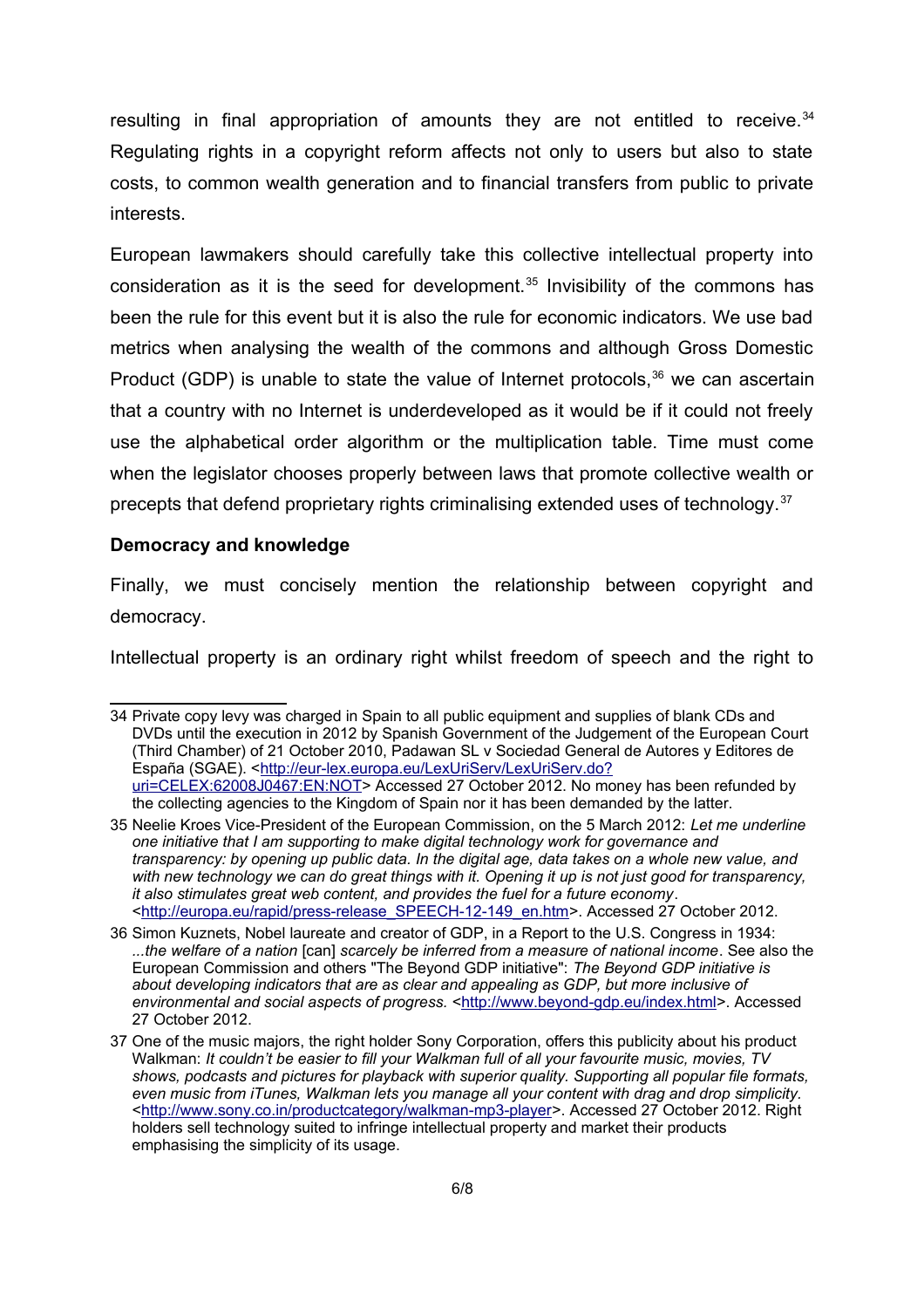receive and impart information are fundamental rights.<sup>[38](#page-6-0)</sup> Although it is not necessary to remember the importance for democracy of a well founded public opinion, we should scrutinise the evidence that these fundamental rights core to democracy are enclosed within an intellectual property carrier.

In historical timeline, oral speaking in the *agora* or *ekklesia* was the information handled to build the public opinion in the 5th century BC Greek democracy. After the press invention, oral and written words nurtured the political system, the protestant reform and the Enlightenment. Nowadays, we cannot understand democracy without a *common pool* of oral plus written information and *open data*. [39](#page-6-1) Citizens, NGOs, private foundations and other institutions are using *open data*, promoting *open access* and *open science* to develop technologies of objectivity suitable for political power control in a *praeter* Orwell sense: citizens auditing their governments and pushing to what is known as *open government*. [40](#page-6-2) We the people code micro-political actions where we share *open data* and propose following a free proceeding which can be as simple as clicking the Facebook *I Like it* or as complex as a complete judicial procedure.<sup>[41](#page-6-3)</sup> Data mining and web scraping are political actions made by political actors enclosed inside intellectual property.[42](#page-6-4)

<span id="page-6-0"></span>38 For intellectual property as an ordinary right, see: Judgement of the European Court (Grand Chamber) dated as of 29 January 2008, Productores de Música de España (Promusicae) vs. Telefónica de España SAU. [<http://eur-lex.europa.eu/LexUriServ/LexUriServ.do?](http://eur-lex.europa.eu/LexUriServ/LexUriServ.do?uri=CELEX:62006J0275:ES:NOT) [uri=CELEX:62006J0275:ES:NOT>](http://eur-lex.europa.eu/LexUriServ/LexUriServ.do?uri=CELEX:62006J0275:ES:NOT). Accessed 28 October 2012. Judgement of the European Court (Third Chamber) dated as of 24 November 2011, Scarlet Extended SA vs. Société belge des auteurs, compositeurs et éditeurs SCRL (SABAM). [<http://eur](http://eur-lex.europa.eu/LexUriServ/LexUriServ.do?uri=CELEX:62010CJ0070:EN:HTML)[lex.europa.eu/LexUriServ/LexUriServ.do?uri=CELEX:62010CJ0070:EN:HTML>](http://eur-lex.europa.eu/LexUriServ/LexUriServ.do?uri=CELEX:62010CJ0070:EN:HTML). Accessed 28 October 2012. Judgement of the European Court (Third Chamber) dated as of 16 February 2012, Belgische Vereniging van Auteurs, Componisten en Uitgevers CVBA (SABAM) vs. Netlog NV. [<http://eur-lex.europa.eu/LexUriServ/LexUriServ.do?uri=CELEX:62010CJ0360:EN:HTML>](http://eur-lex.europa.eu/LexUriServ/LexUriServ.do?uri=CELEX:62010CJ0360:EN:HTML). Accessed 28 October 2012.

<span id="page-6-1"></span><sup>39</sup> Nadal, H., De la Cueva, J. (2012). "Redefiniendo la isegoría: open data ciudadanos", in Cerrillo i Martínez, A., Peguera, M., Peña-López, I., Pifarré de Moner, M.J., & Vilasau Solana, M. (coords.) (2012). *Retos y oportunidades del entretenimiento en línea*. Actas del VIII Congreso Internacional, Internet, Derecho y Política. Universitat Oberta de Catalunya, Barcelona 9-10 July, 2012. Barcelona: UOC-Huygens Editorial. [<http://openaccess.uoc.edu/webapps/o2/bitstream/10609/15121/6/IDP\\_2012.pdf>](http://openaccess.uoc.edu/webapps/o2/bitstream/10609/15121/6/IDP_2012.pdf). Accessed 27

October 2012.

<span id="page-6-2"></span><sup>40</sup> De la Cueva, J. (2011). "Praeter Orwell: Sujetos, acción y open data ciudadanos", in *Argumentos de Razón Técnica*, n. 15, 2012.

<span id="page-6-3"></span><sup>41</sup> See [<http://derecho-internet.org/canon>](http://derecho-internet.org/canon), a collective distributed pleading against private copy levy on blank CDs and DVDs, initiated in 2003 and finished when the Spanish court asked the European Union Court of Justice a preliminary ruling on the interpretation of the relevant Directive.

<span id="page-6-4"></span><sup>42</sup> De la Cueva, J. (2012). *Metodología y codificación de la acción micropolítica. Acciones políticas*  ciudadanas en internet. (Master's thesis). [<http://derecho-internet.org/files/2012-09-](http://derecho-internet.org/files/2012-09-09_metodologia-codificacion-acciones-micropoliticas.pdf) 09 metodologia-codificacion-acciones-micropoliticas.pdf>. Accessed 27 October 2012.